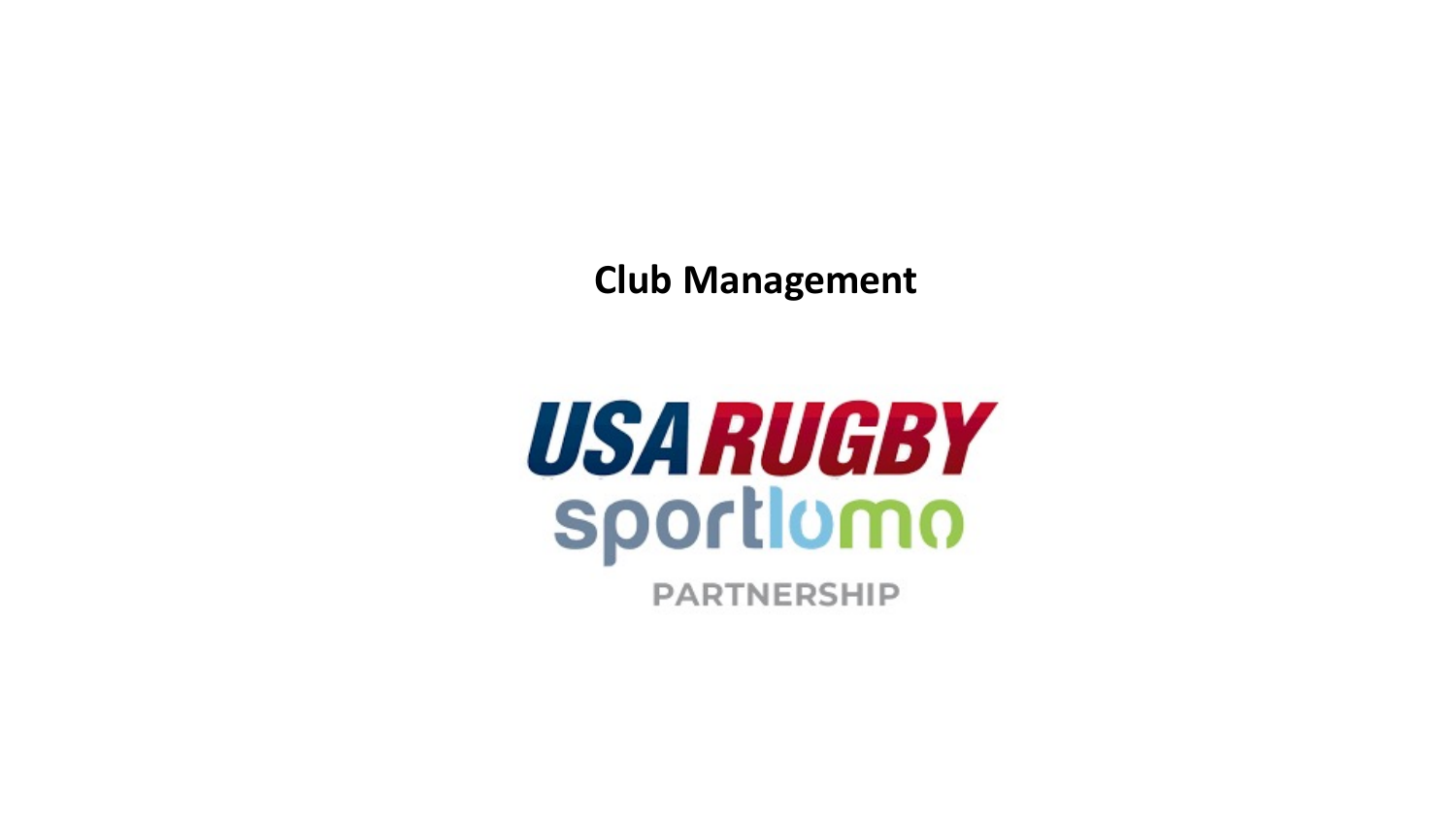# **Logging into your club account**

There are multiple ways to get to the right place to manage your club. Remember – this is not the sa

• Bookmark the site: https://sportsmanager.ie/maint.php

#### OR

• From the Rugby Ohio website, go to Officials/Coaches and there is a button for Sportlomo Club L<br>**RUGBY OHIO** CSearch at The SEARCH QUE REGISTRATION **CORNER OF THE PAGE CORNER OF THE PAGE CORNER OF THE PAGE COR** 



OR

• From the USA Rugby website, click on the red arrow and then Club Login.

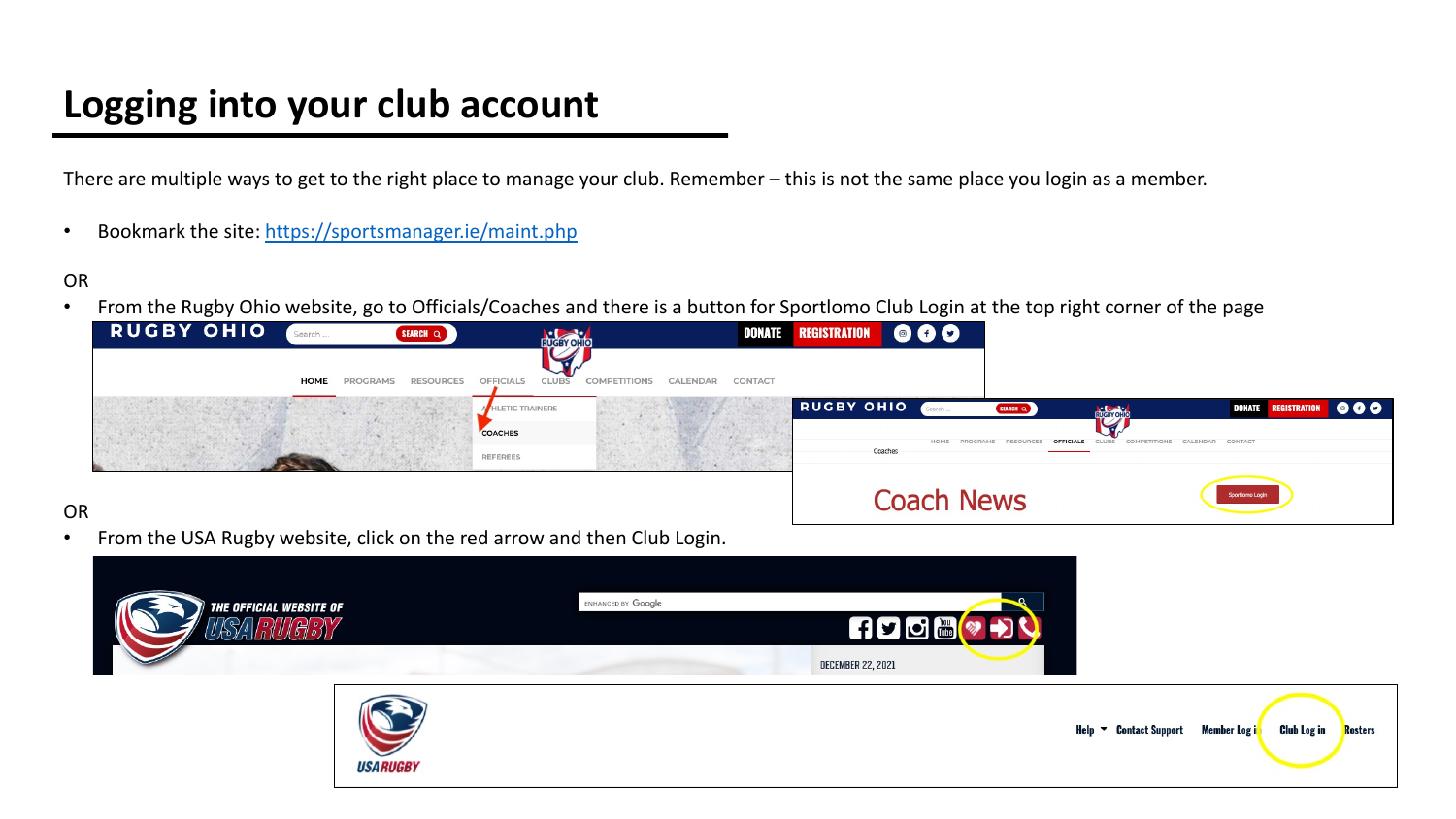### **Club Management**

When you login, this is what your club area will look like.

| <b>sportlomo</b>                                                                                                      |                                                                                                      | <b>RUGBY OHIO AMHERST</b>                                                              |
|-----------------------------------------------------------------------------------------------------------------------|------------------------------------------------------------------------------------------------------|----------------------------------------------------------------------------------------|
| # HOME<br>& MY ACCOUNT<br><b>&amp; PRIVACY POLICY</b><br>? HELP                                                       |                                                                                                      | <b>BACK TO YOUR ACCOUNT</b>                                                            |
| <b>LET</b><br>$\epsilon$ 0                                                                                            | <b>NOTIFICATION</b><br>Ronan @Sportlomo<br><b>Collect Club Registration fees for free.</b> More Info | <b>USARUGBY</b>                                                                        |
| Members/Team Sheets                                                                                                   | Club Details                                                                                         | Membership                                                                             |
| <b>O</b> Team Sheets<br><b>O</b> Team Sheet Panels                                                                    | C Edit Profile                                                                                       | O View Members<br>Payments Received<br>C Refunds<br><b>O</b> Transfers/Dual Membership |
| Membership Setup                                                                                                      | Reports                                                                                              | Events<br>e.                                                                           |
| <b>O</b> Payment Methods<br>C Email Notifications<br><b>O</b> Membership Types<br>O Discount Codes<br>C Begin selling | System Reports<br>Payout Report                                                                      | C Events<br>O Orders<br>C Events Purchased<br><b>O</b> Attended<br>O Purchase Events   |
| Settings                                                                                                              |                                                                                                      |                                                                                        |
| Manage User Accounts<br><b>O</b> Registration Setup                                                                   |                                                                                                      |                                                                                        |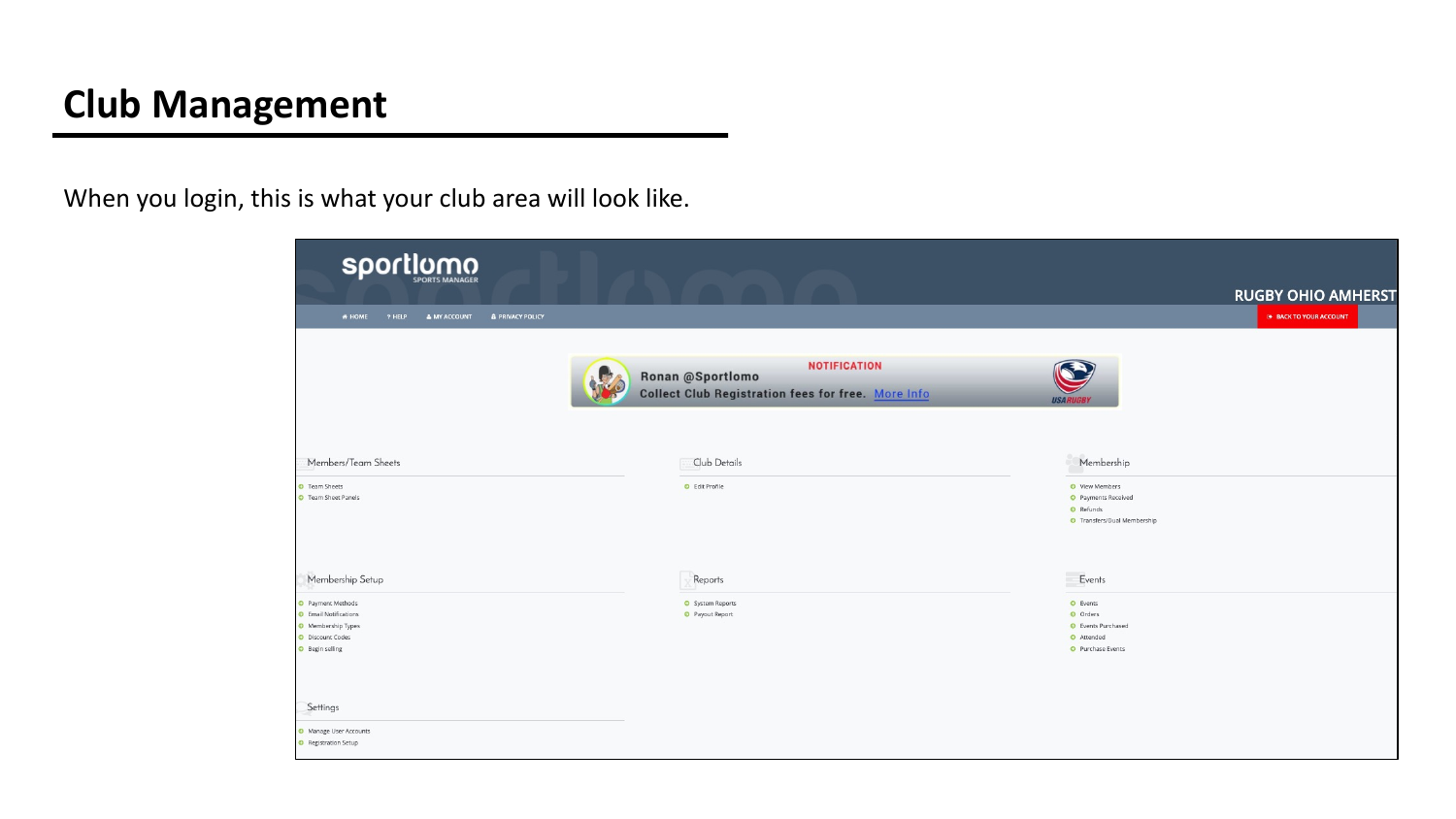# **Members/Team Sheets**

In this section, you'll create your Team Sheets (game day rosters) and your Team Sheet Panel (full team roster)

| <b>Team Sheets</b>       |
|--------------------------|
| <b>Team Sheet Panels</b> |

Team Sheets:

- Use Search/filter options to change the date range
- Click on the game you want to work on
- Click players button at bottom
- Click +Add button

Team Sheet Panel:

- Click green +Add button
- Name & save the roster
- Click green players button at bottom
- Click +Add button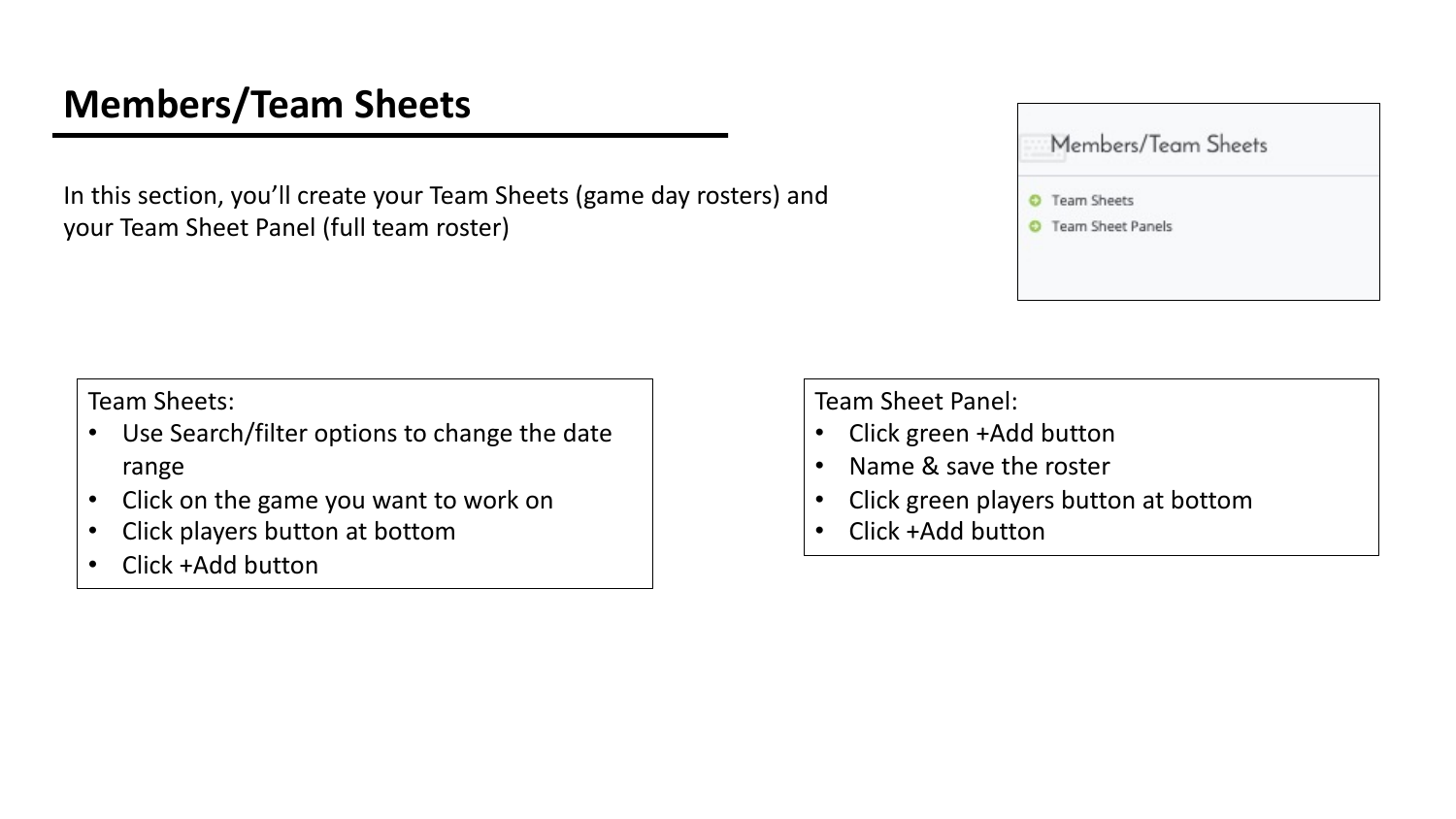#### **Team Sheets**

In this section, you'll create your Team Sheets (game day rosters) and your Team Sheet Panel (full team roster)

| <b>Team Sheets</b>       |
|--------------------------|
| <b>Team Sheet Panels</b> |

| Season | Competition $\Leftrightarrow$ | Date | Time Team 1                                                                                        | <b>Players</b> Officials |  |  | Team 2                                  |    | <b>Players</b> Officials |                                     |  |  |
|--------|-------------------------------|------|----------------------------------------------------------------------------------------------------|--------------------------|--|--|-----------------------------------------|----|--------------------------|-------------------------------------|--|--|
|        |                               |      | Fall 2021 Girls HS Fall 7s 10/03/2021 11:00 Brunswick Valkyries Girls Rugby Club Festival 1 (B) 12 | $- -$                    |  |  | Amherst Girls Rugby Festival 1 7 1      |    |                          | $A \circ B$                         |  |  |
|        |                               |      | Fall 2021 Girls HS Fall 7s 10/03/2021 12:40 Amherst Girls Rugby Festival 1                         |                          |  |  | A Mighland Rugby Club Festival 1 (B) 10 |    |                          |                                     |  |  |
|        |                               |      | Fall 2021 Girls HS Fall 7s 10/03/2021 14:00 Perrysburg RFC Festival 1 (A)                          |                          |  |  | <b>Amherst Girls Rugby Festival 1</b>   | 15 |                          | $\theta$ $\theta$ $\theta$ $\Delta$ |  |  |

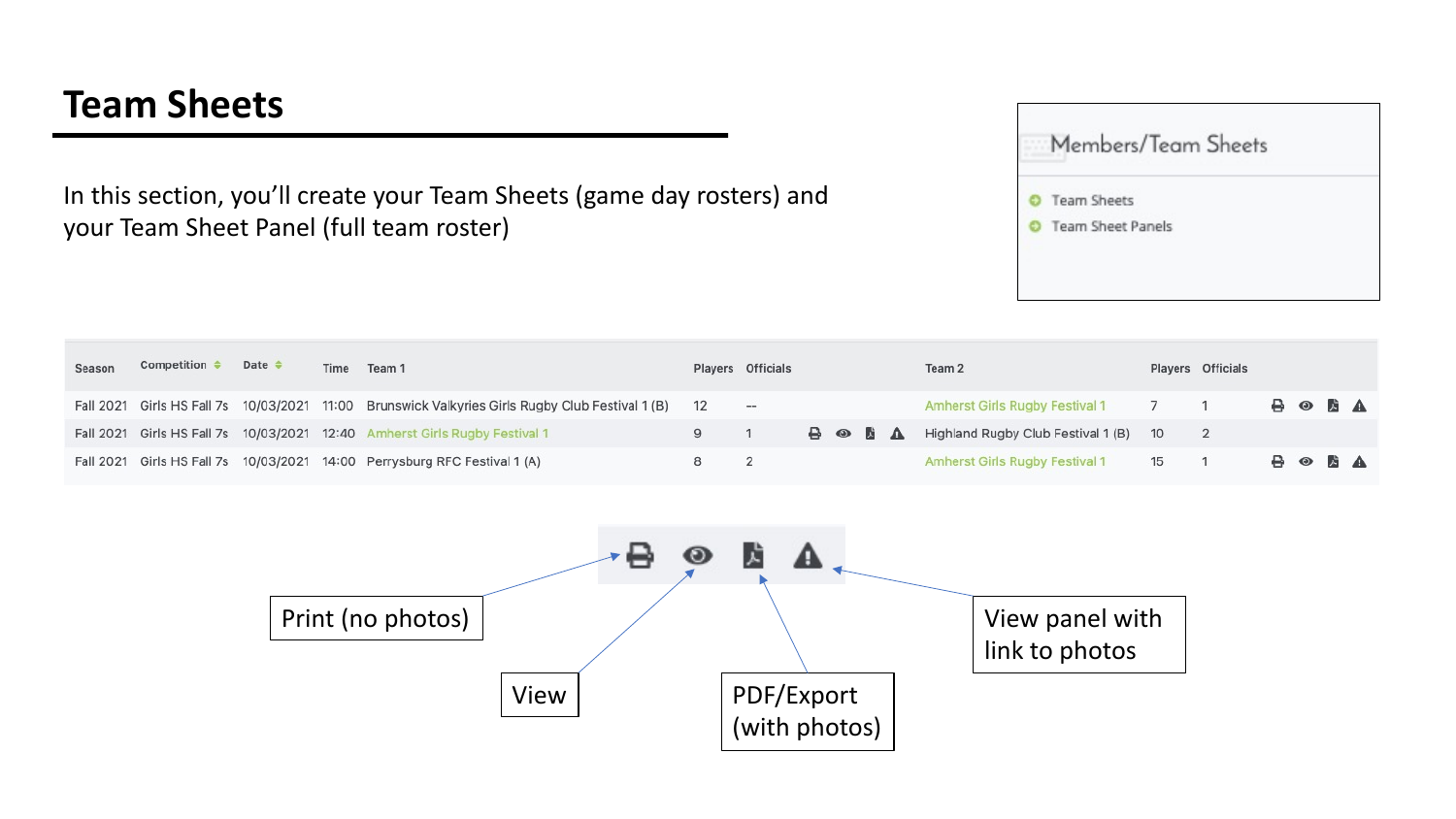### **Team Sheet Panels**

These are useful when traveling out of state or if you need to send your full roster to someone.

|                     |      |               |        |                   | <b>Team Sheet Panels</b>                   |                                                   |   |                |         |                   |                   |   |                   |
|---------------------|------|---------------|--------|-------------------|--------------------------------------------|---------------------------------------------------|---|----------------|---------|-------------------|-------------------|---|-------------------|
| Panels List         |      |               |        |                   |                                            |                                                   |   |                |         | <b>C</b> Settings |                   |   | $\leftarrow$ Back |
|                     |      |               |        |                   | $\triangle$ Options $\triangle$<br>$+$ Add |                                                   |   |                |         |                   |                   |   |                   |
|                     |      |               |        |                   | $\bullet$ Search/filter options $\bullet$  |                                                   |   |                |         |                   |                   |   |                   |
| Club                | Team | Age           | Gender | Competition Panel |                                            | Main Needs Approval Players Team Officials Events |   |                |         |                   |                   |   | Actions           |
| Amherst Girls Rugby |      | $\sim$ $\sim$ | $\sim$ | $\sim$ $\sim$     | Fall 2021 HS Players --                    | $\sim$ $-$                                        | 9 | $\overline{0}$ | $\circ$ | $\circ$ b         | $\cdot$ 0 $\cdot$ | ■ | 合面                |

| <b>Team Sheets</b>       |
|--------------------------|
| <b>Team Sheet Panels</b> |

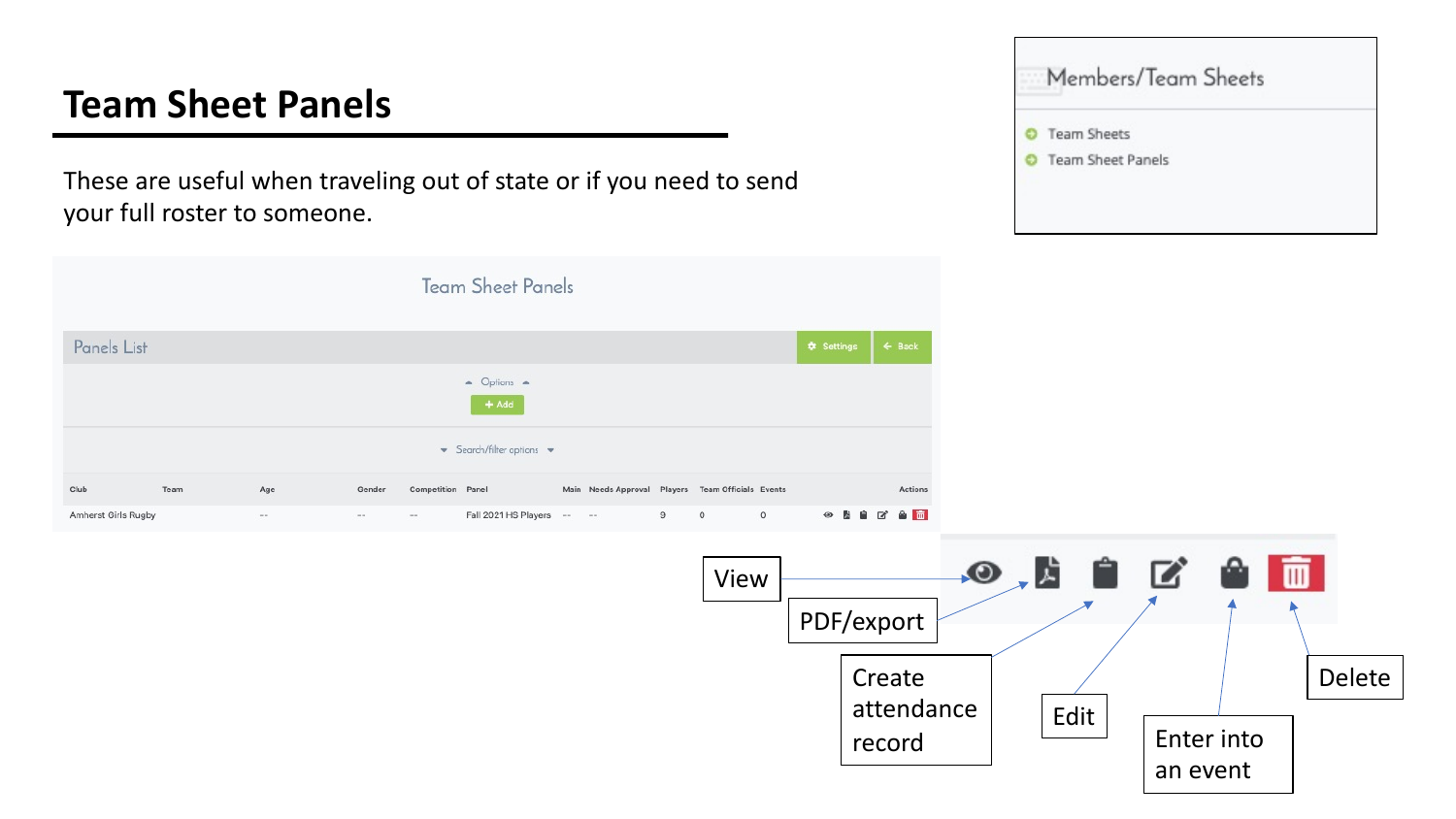# **Membership Setup**

Payment Methods:

- If you want to collect your team fees through Sportlomo, this is where to set up your banking information
- First notify info@rugbyohio.com so that Sportlomo can turn this feature on for you

Membership Types:

- Create subsets of registration options
- This is all setup for teams so you not need to do anything here
- Contact info@rugbyohio.com you'd like more help in this are

Email Notifications:

• You can use this feature to communicate with registered players

Discount Codes:

Create codes to give discounts your team fees

Begin Selling:

If you add team fees to registration this is where you attach them Membership Types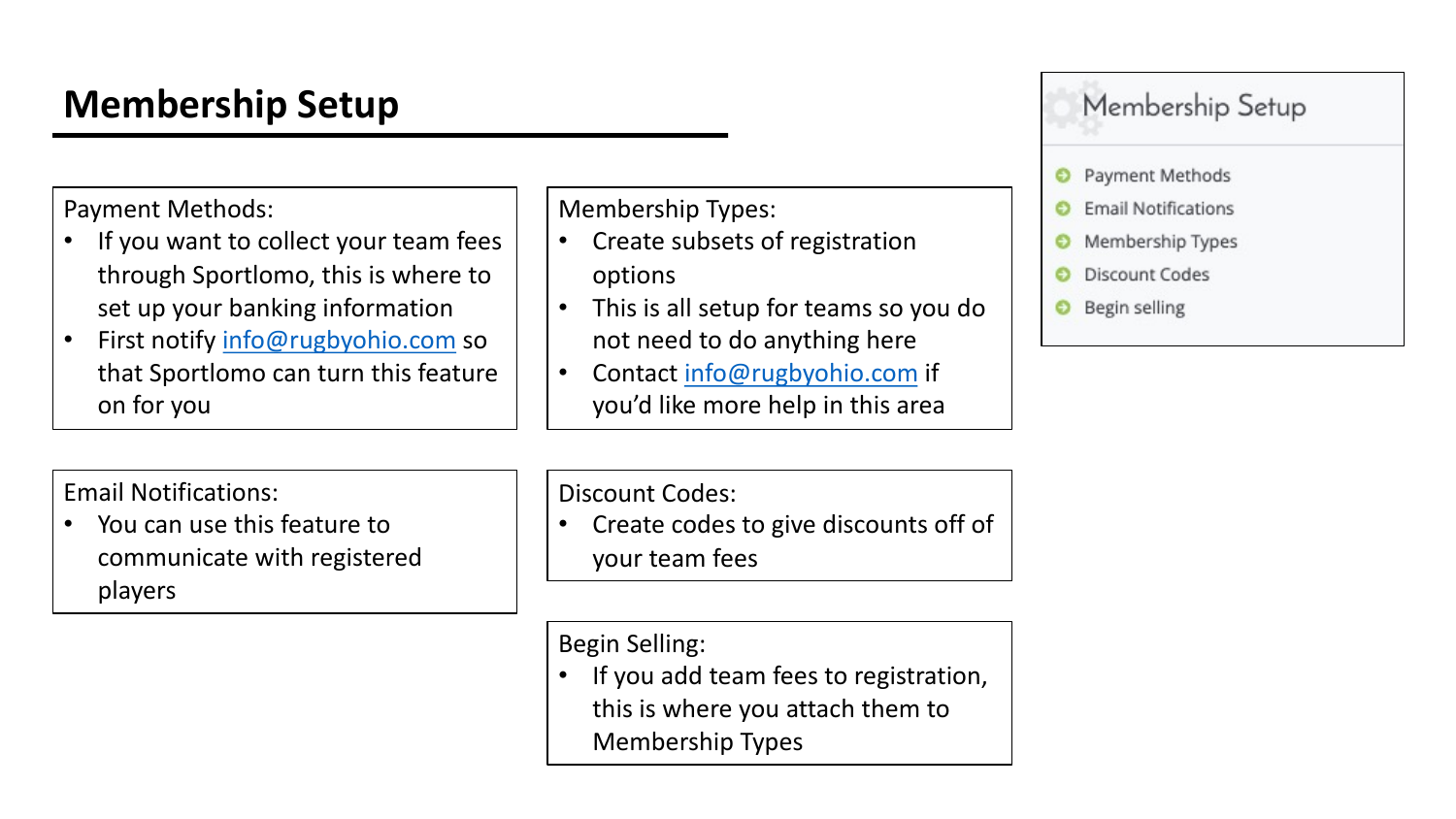Manage User Accounts:

- The head coach of each club is given access to manage the club in Sportlomo
- Credentials can be shared with other registered, current coaches
- User Accounts can also be created to provide access
	- These accounts can each have different levels of access to suit the needs of the team

Registration Setup:

• This is where you'll find your direct registration link and direct event link

Settings

o

 $\circ$ 

Manage User Accounts

**Registration Setup**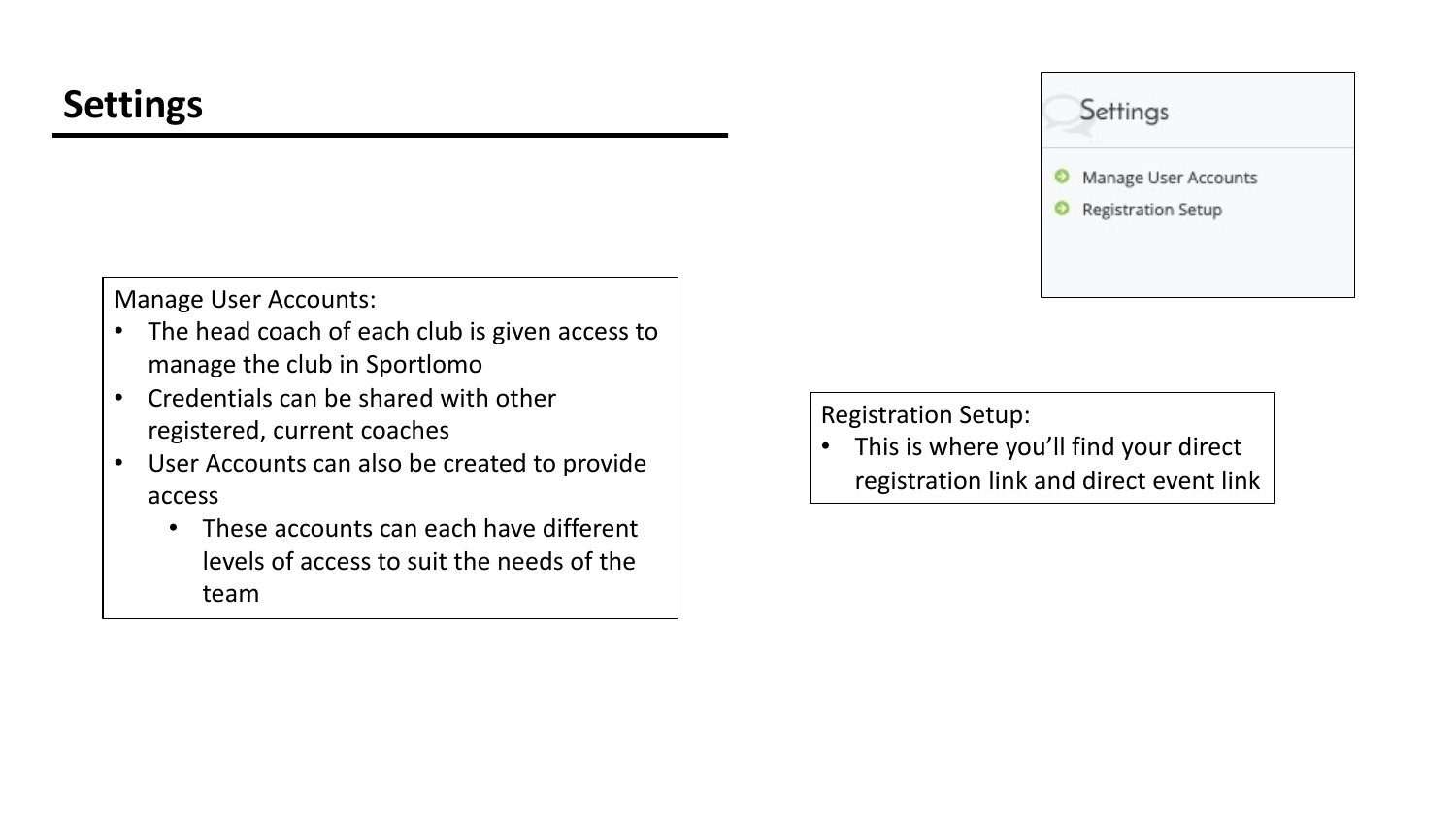| <b>Manage User Accounts</b> |              |                    |                                        | Settings                                          |
|-----------------------------|--------------|--------------------|----------------------------------------|---------------------------------------------------|
| <b>User Accounts</b>        |              |                    | $\circ$<br>$\circ$<br>$\triangle$ Back | Manage User Accounts<br><b>Registration Setup</b> |
|                             |              |                    |                                        |                                                   |
| Create new user             |              |                    |                                        |                                                   |
| Name                        | Password     | Password re-typed  | Parent                                 |                                                   |
| $\leftarrow$                |              |                    | Rugby Ohio Amherst                     |                                                   |
|                             |              |                    | Update                                 |                                                   |
| Child name:                 | H<br>Parent: | Rugby Ohio Amherst | Search                                 |                                                   |

- Use a person's name or a role John Smith or Assistant Coach or Bookkeeper whatever works for you
- Set a password

| id    | Name          | Parent             | Action | Edit user        |
|-------|---------------|--------------------|--------|------------------|
| 21694 | Pretend Coach | Rugby Ohio Amherst |        |                  |
|       |               |                    |        | Customize access |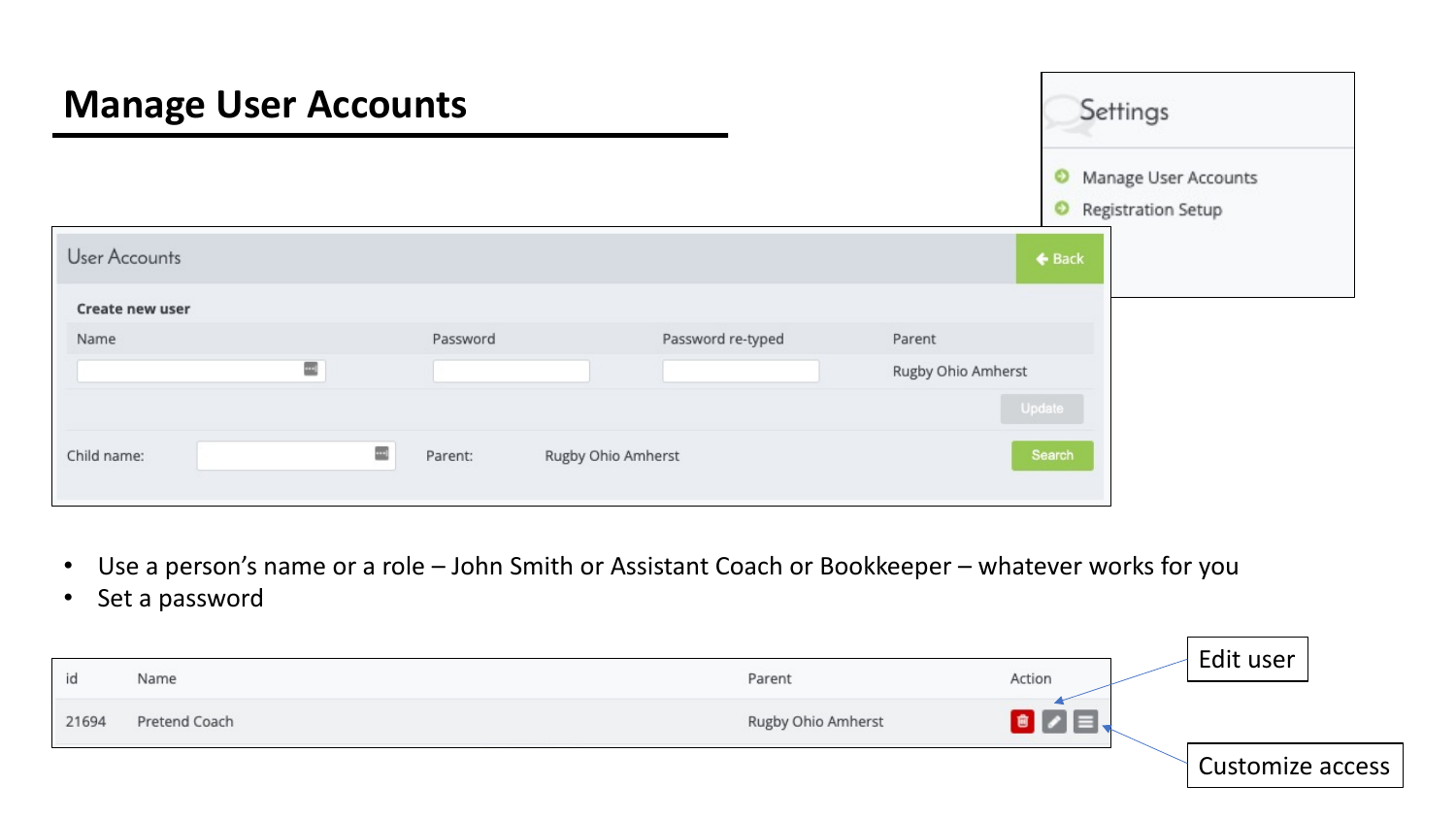# **Manage User Accounts**

• Select areas for the user to have access to in Sportlomo & save

| System Configuration       | Edit Club Profile            | Membership                      |
|----------------------------|------------------------------|---------------------------------|
| Child Users Administration | Edit Club Info               | <b>View Members</b>             |
| Child User Menu Options    |                              | Payments Recieved               |
| Associations               |                              | <b>Content Pages</b>            |
|                            |                              | Membership Refunds              |
|                            |                              | <b>Member Transfers</b>         |
|                            |                              | memberTransferSettings          |
|                            |                              | <b>Membership Settings</b>      |
| Membership Setup           | Items not On home page       | Reports                         |
| Payment Methods            | Club Profile Types           | <b>Financial Reports</b>        |
| Membership Types           | Sub Merchant On Boarding     | Payout Report                   |
| <b>Begin selling</b>       | Club Profiles                |                                 |
| <b>Email Notifications</b> | <b>Member Credentials</b>    |                                 |
| <b>Discount Codes</b>      |                              |                                 |
| <b>Custom Fields</b>       |                              |                                 |
| Events                     | <b>Notifications</b>         | <b>Email Configuration</b>      |
| <b>Event Orders</b>        | Notifications                | emailConfiguration              |
| Events                     | <b>Member Communications</b> | notificationsHistory            |
| <b>Event Profiles</b>      |                              |                                 |
| <b>Event Groups</b>        |                              |                                 |
| <b>Purchase Events</b>     |                              |                                 |
| <b>Event Purchases</b>     |                              |                                 |
| Members/Teamsheets         | Electronic Game Management   | Member Attendance               |
| TeamSheetPanels            | <b>Team Sheets Rosters</b>   | Member Attendance               |
|                            | New Team Sheets              | <b>Panel Attendance Details</b> |

Settings

Manage User Accounts

Registration Setup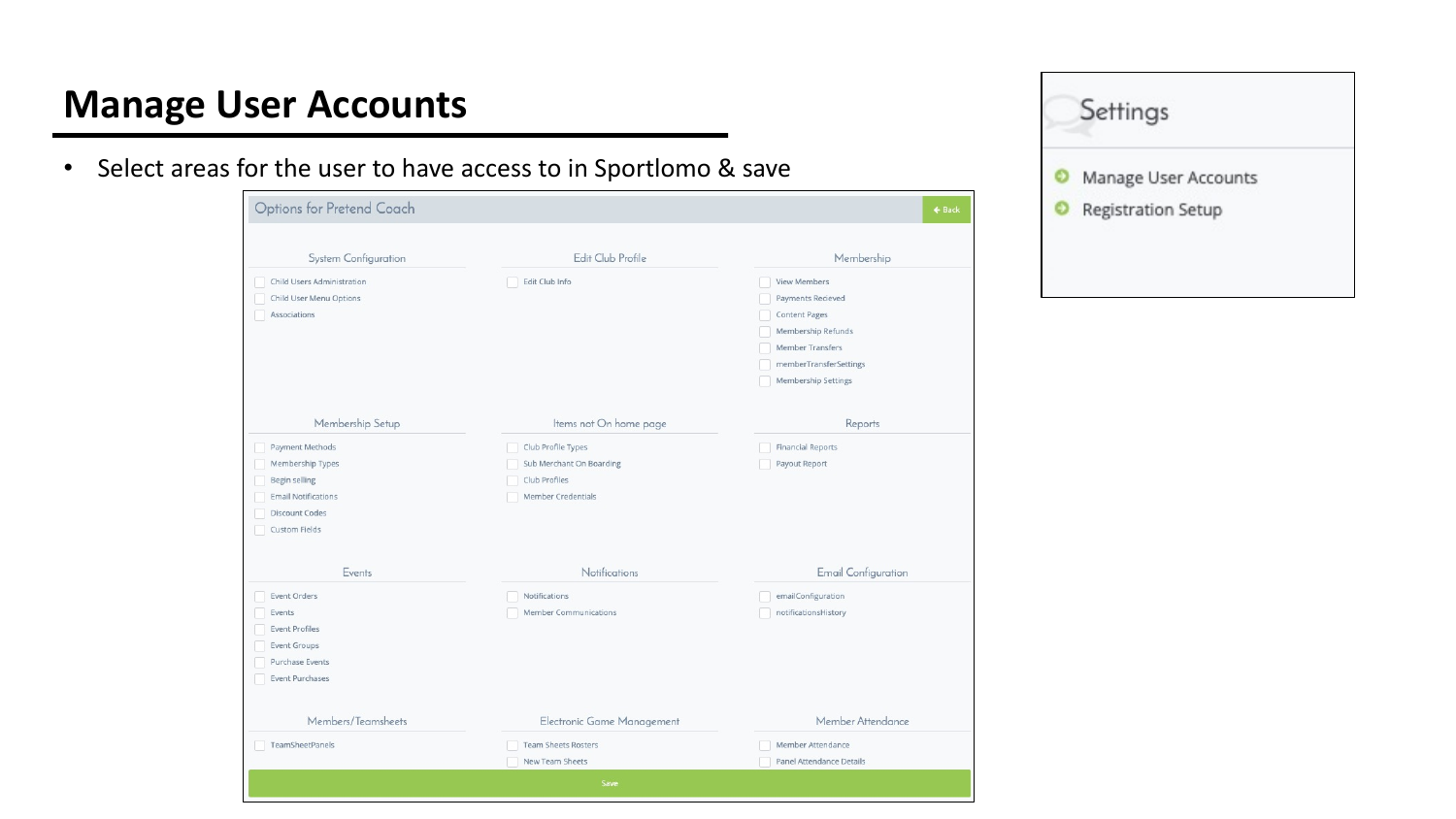

|                                                                                                                        | Name                            | <b>Amherst Girls Rugby</b>                                                            |  |
|------------------------------------------------------------------------------------------------------------------------|---------------------------------|---------------------------------------------------------------------------------------|--|
| Direct players to register for your team<br>through your team specific link as this helps<br>avoid error and confusion | $\rightarrow$ Registration Link | https://reg.sportlomo.com/club/us<br>arugby/usayouthandhs/rugbyohio/<br>amherst       |  |
| If you sell any events in Sportlomo, this is the                                                                       |                                 |                                                                                       |  |
| link for your players & parents to find those<br>events<br>Do not make other changes on this screen                    | <b>Events Portal Link</b>       | https://sportsmanager.ie/sportlom<br>o/registration/event-<br>registration/index/9698 |  |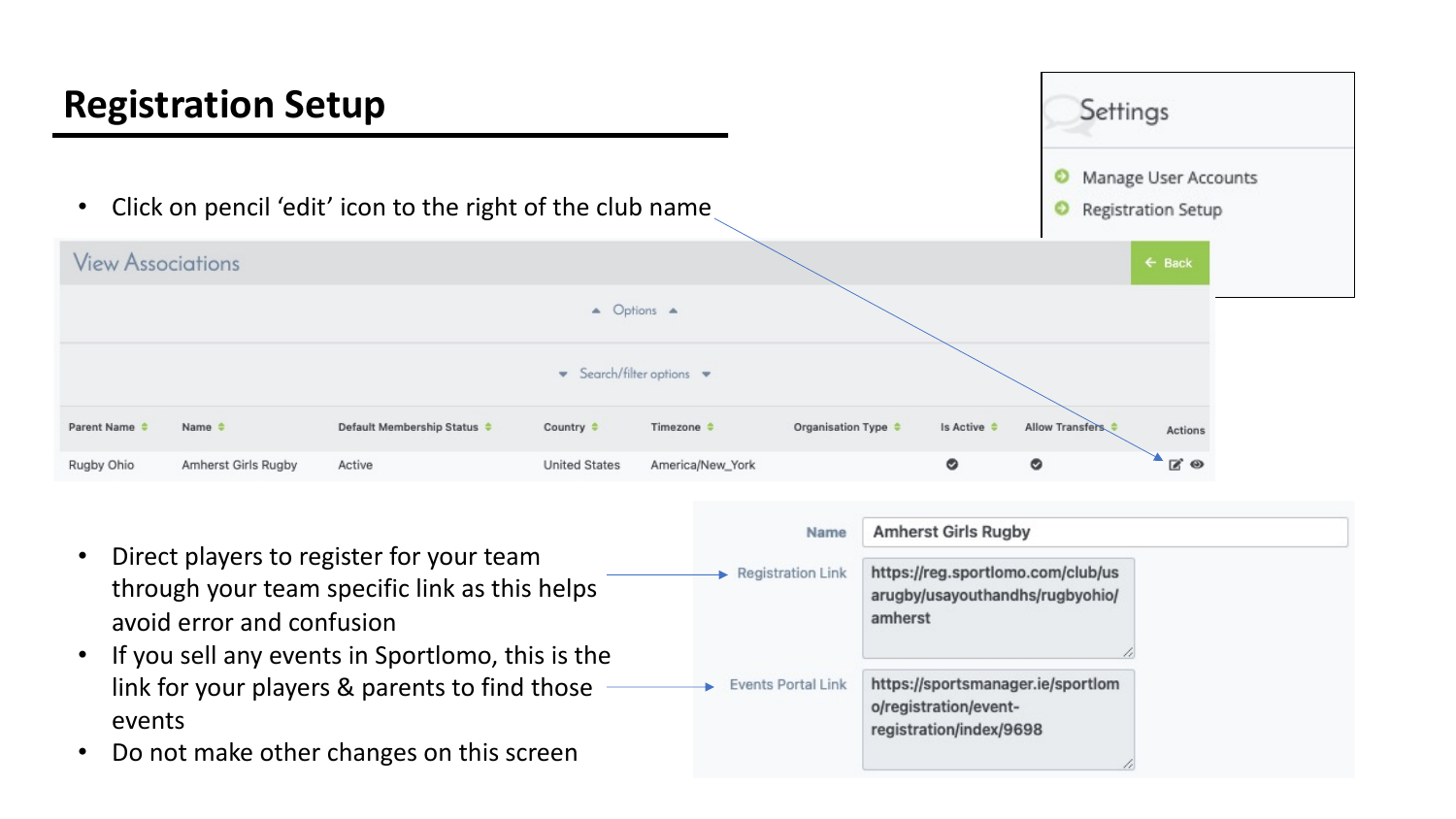#### **Club Details**

Edit Profile:

- There are 3 profile sections for you to edit
- RO has filled in basic information
- Do not change the latitude & longitude settings

|                           | Name Amherst Girls Rugby |
|---------------------------|--------------------------|
| Alternate Name            | 固                        |
| Alternate Name 2          |                          |
| Description               | <b>Ladies of Steele</b>  |
| Home Venue                | Amherst Girls            |
| Web Address               | http://                  |
| <b>Organisation email</b> | jyanosko@roadrunner.com  |
| <b>Verify Email</b>       | jyanosko@roadrunner.com  |
| Phone No                  | 2164965303               |
| Club Logo                 | Amherst_Rugby.jpg        |
| Home Colours              | green & gold             |
| Alternate Colours         |                          |
| <b>Mission Statement</b>  |                          |
|                           |                          |
|                           |                          |

| Latitude            | 41.43292             |        |
|---------------------|----------------------|--------|
| Longitude           | $-82.2203$           |        |
| <b>First Name</b>   |                      |        |
| <b>Family Name</b>  |                      |        |
| Address 1           |                      |        |
| Address 2           |                      |        |
| Address 3           |                      |        |
| Postcode & City     | 44053                |        |
| Postcode            | 44053                |        |
| Country (free type) | <b>United States</b> |        |
| Country             | <b>United States</b> | $\sim$ |
| Country Province    | Ohio<br>U            |        |



| Facebook  | https://www.facebook.c |
|-----------|------------------------|
| Twitter   |                        |
| Snapchat  |                        |
| Instagram |                        |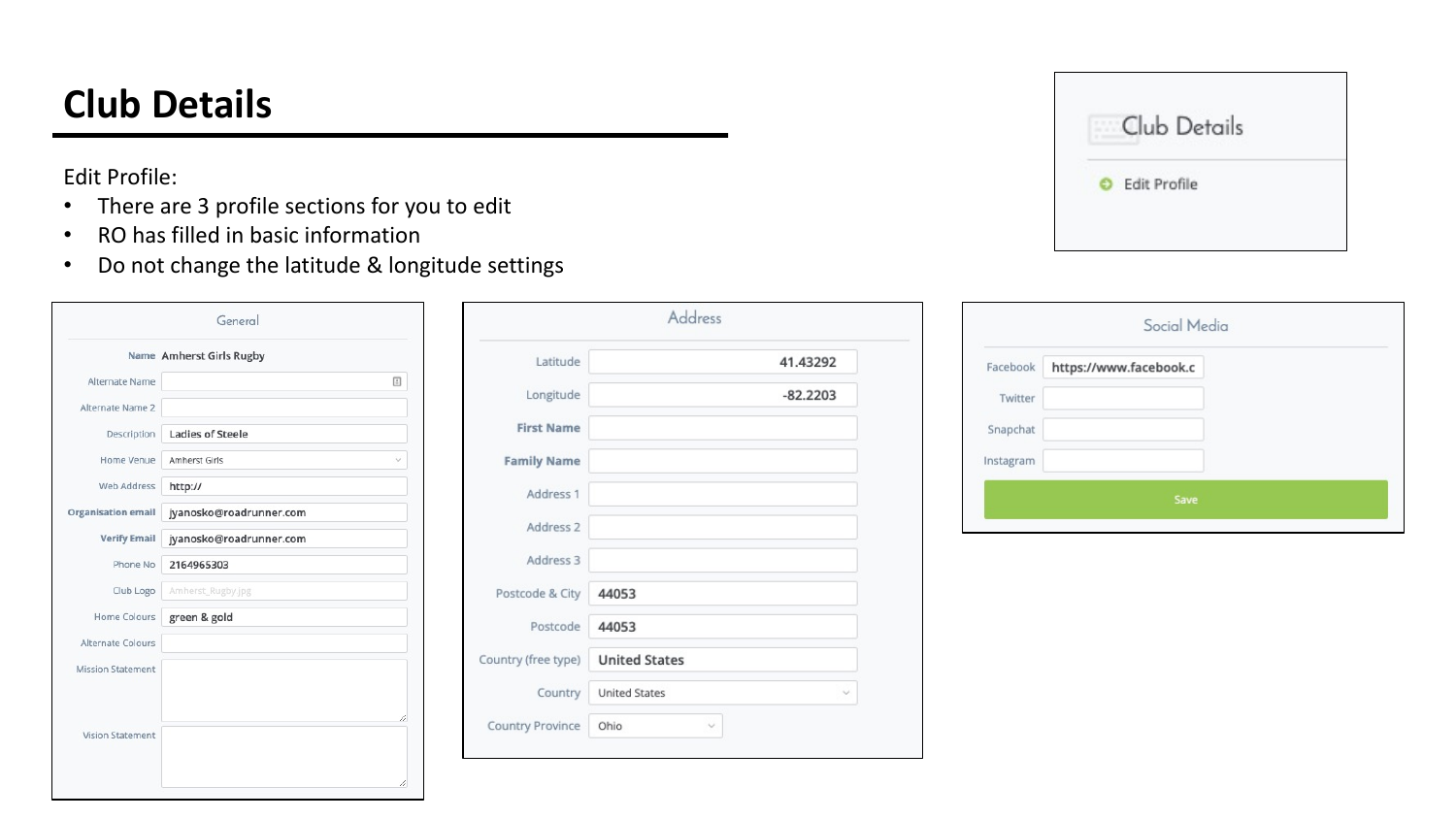# **Club Details**

Information from the Club Profile is used to populate the Club Finder on the RO website





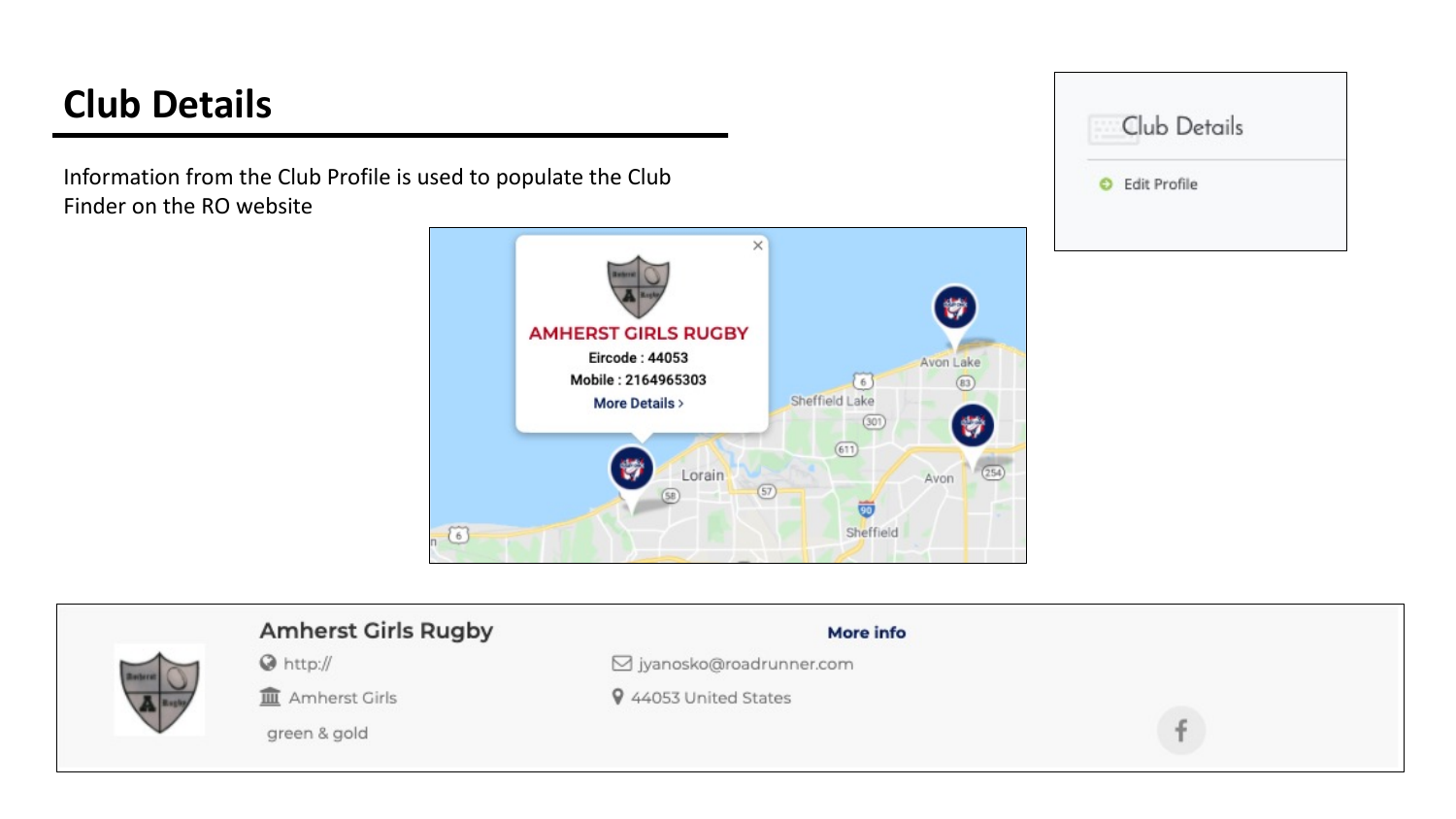#### **Reports**

System Reports:

• This feature is not setup for use

Payout Report:

- If you collect team fees through Sportlomo, deposit information is provided in report form through this feature
- Select the date range you want and search
- Reports an be exported for account reconciliation

| Reports        |  |
|----------------|--|
| System Reports |  |
| Payout Report  |  |

| <b>View Payouts</b>                                                                                                                                                                                                         | $\leftarrow$ Back                    |             |
|-----------------------------------------------------------------------------------------------------------------------------------------------------------------------------------------------------------------------------|--------------------------------------|-------------|
| $\triangle$ Options $\triangle$<br>$\blacksquare$ Export                                                                                                                                                                    |                                      |             |
| $\bullet$ Search/filter options $\bullet$<br>Gov Body Paym Stripe USA<br>From Date<br>$\vee$ 1 $\vee$ 2021 $\vee$<br>April<br>$\vee$<br>Max Num Payouts<br>15<br>To Date<br>$\vee$ 15 $\vee$ 2021 $\vee$<br>April<br>Search |                                      | Information |
| <b>Payout Date</b><br>Amount                                                                                                                                                                                                | Actions                              |             |
| 210.00<br>04/15/2021 00:00                                                                                                                                                                                                  | i4                                   |             |
| 75.00<br>04/12/2021 00:00                                                                                                                                                                                                   | $i \, \Delta$                        |             |
| 75.00<br>04/07/2021 00:00<br>150.00<br>04/02/2021 00:00                                                                                                                                                                     | $i \, \, \underline{\pm}$<br>$i \pm$ | Download    |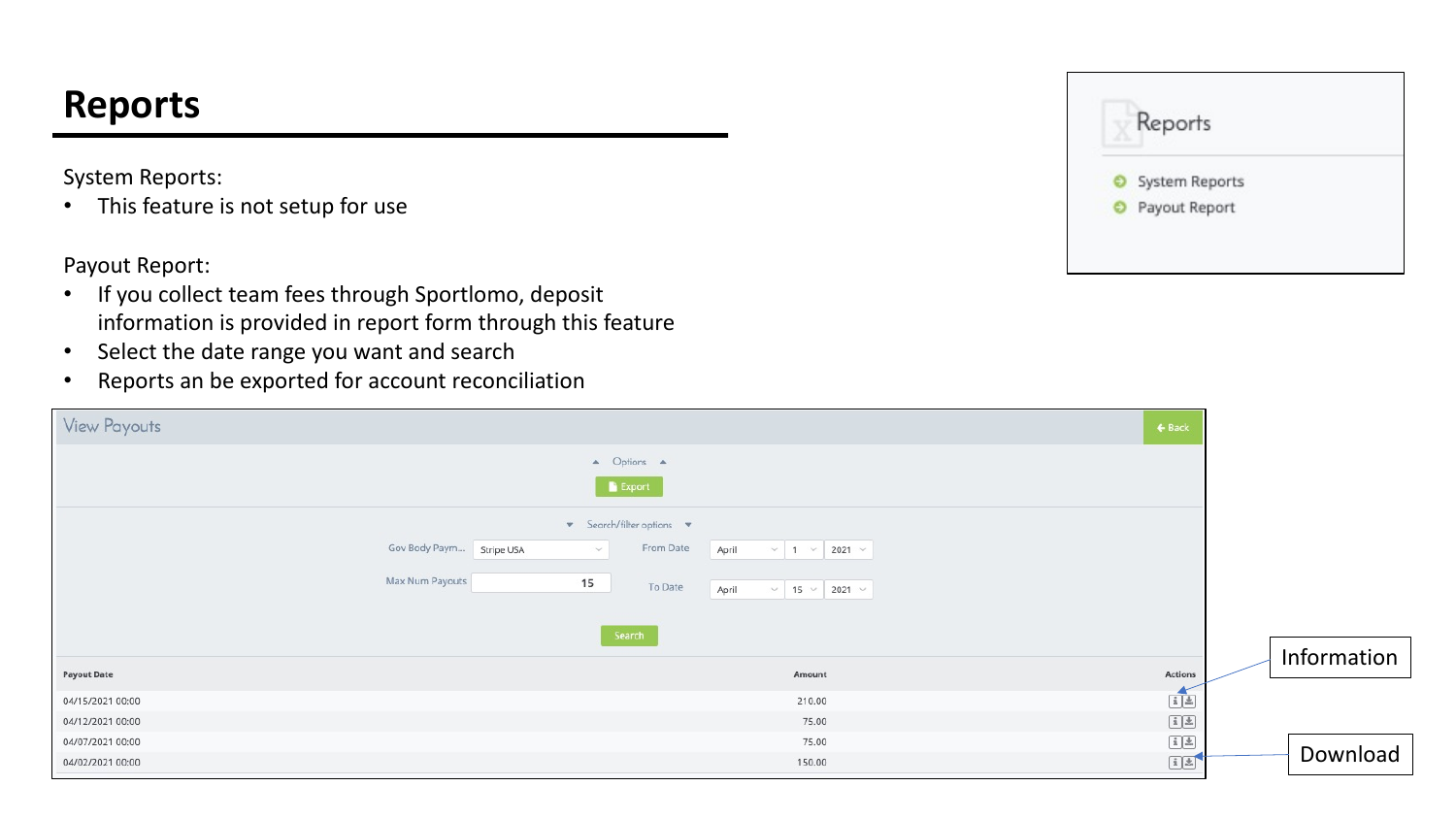### **Membership**

View Members:

- Manage players
- Find player information

Payments Received:

• Displays player name, registration type, registration date, payment status, fee paid, outstanding amount & an information button

Refunds:

- If you collect team fees through Sportlomo, you can make them refundable
- Refund requests or refunds processed will display here

\*Transfers/Dual Membership:

- All transfers to and from your team will be shown here
- Request type, status and actions are shown



#### Transfers: The transfer process is a four-step process 1. Transfer initiated by coach or player 2. Sending team approval Receiving team approval

- 4. Re-registration by player
- Only the player/parent can complete step
- 4. This is necessary because personal and medical information is provided again. There may be consent forms or fees that are specific to the new club so this step has
- to be done in order for the transfer to be approved & complete.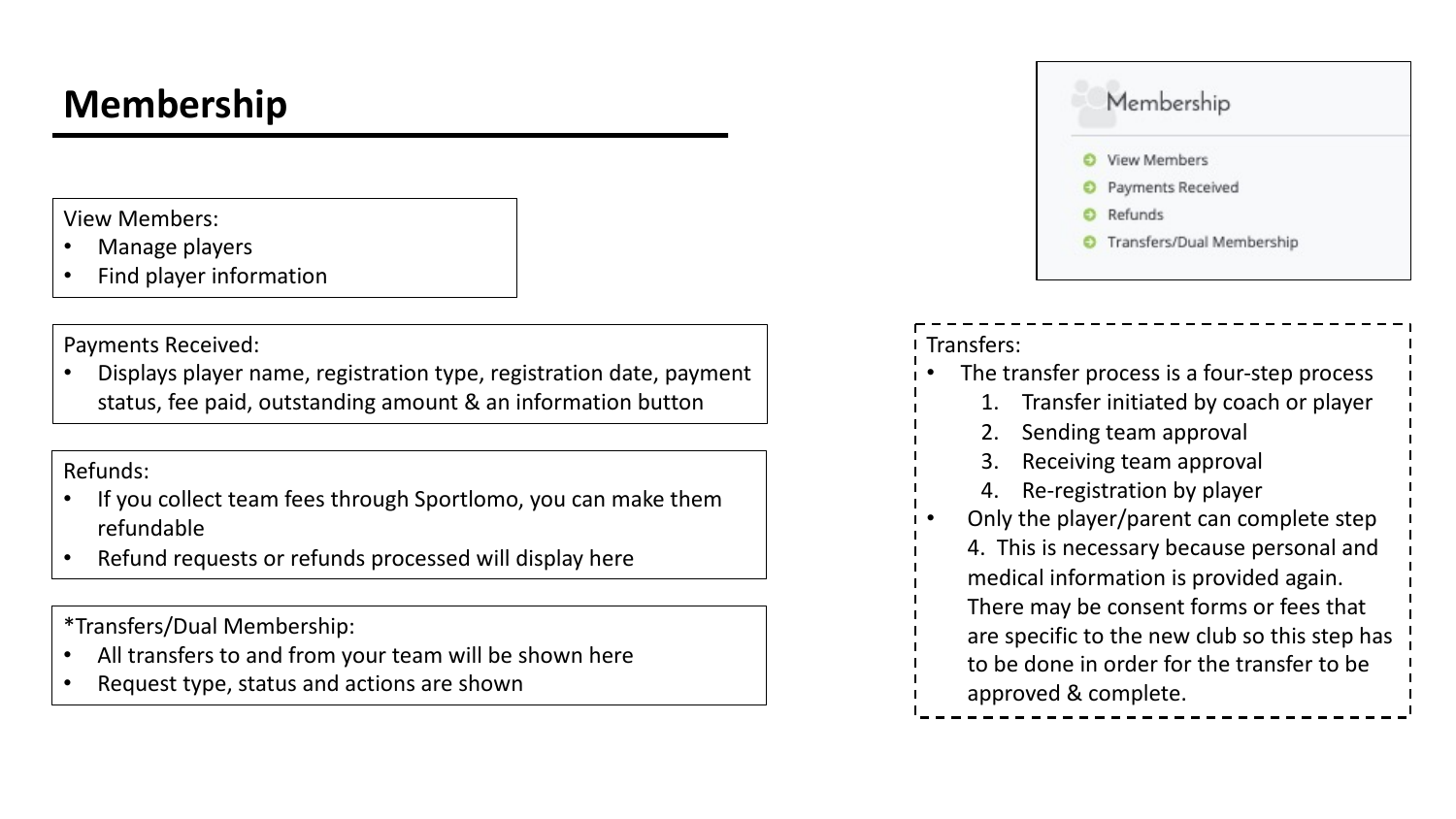## **View Members**

- Anyone currently registered to your club is automatically displayed
- Use Search/filter options to refine your list
	- Change Season to see past registrants (you'll also need to change Status from Active to All)
	- Filter by Category to view coaches, players, etc
	- Active & Teamsheets have green checks if players are eligible for competition
	- Click on 'i' next to player name for more information
	- Export lists to view complete registration information

| View/Manage Members |                                                            |              |                    |                           | <b><math>\otimes</math></b> Settings | <b>*</b> Field Settings | $\leftarrow$ Back |
|---------------------|------------------------------------------------------------|--------------|--------------------|---------------------------|--------------------------------------|-------------------------|-------------------|
|                     | $\triangle$ Options $\triangle$<br>View Payments<br>Export |              |                    |                           |                                      |                         |                   |
|                     | - Search/filter options -                                  |              |                    |                           |                                      |                         |                   |
| Member ID           | From Dob<br>$\checkmark$<br>$\sim$                         | $\searrow$   | Season             | 2020-2021                 | $\checkmark$                         |                         |                   |
| First Name          | To Dob<br>$\vee$<br>$\vee$                                 | $\sim$       | Club               | Type to Search for a club | $\checkmark$                         |                         |                   |
| Last Name           | From Registratio                                           |              | Association        |                           | $\sim$                               |                         |                   |
| Gender              | $\vee$<br>$\sim$<br>$\checkmark$                           | $\searrow$   | Membership Sta All |                           | $\checkmark$                         |                         |                   |
| Email Address       | To Registration<br>$\vee$<br>$\vee$                        | $\checkmark$ | Primary/Dual       | All                       | $\checkmark$                         |                         |                   |
| Identifier Type     | Member Identifier<br>$\checkmark$                          |              | Category           |                           | $\checkmark$                         |                         |                   |
|                     |                                                            |              | Type               |                           | $\vee$                               |                         |                   |
|                     |                                                            |              | Category Group     |                           | $\checkmark$                         |                         |                   |
|                     | Search                                                     |              |                    |                           |                                      |                         |                   |

Membership O View Members Payments Received C Refunds **O** Transfers/Dual Membership